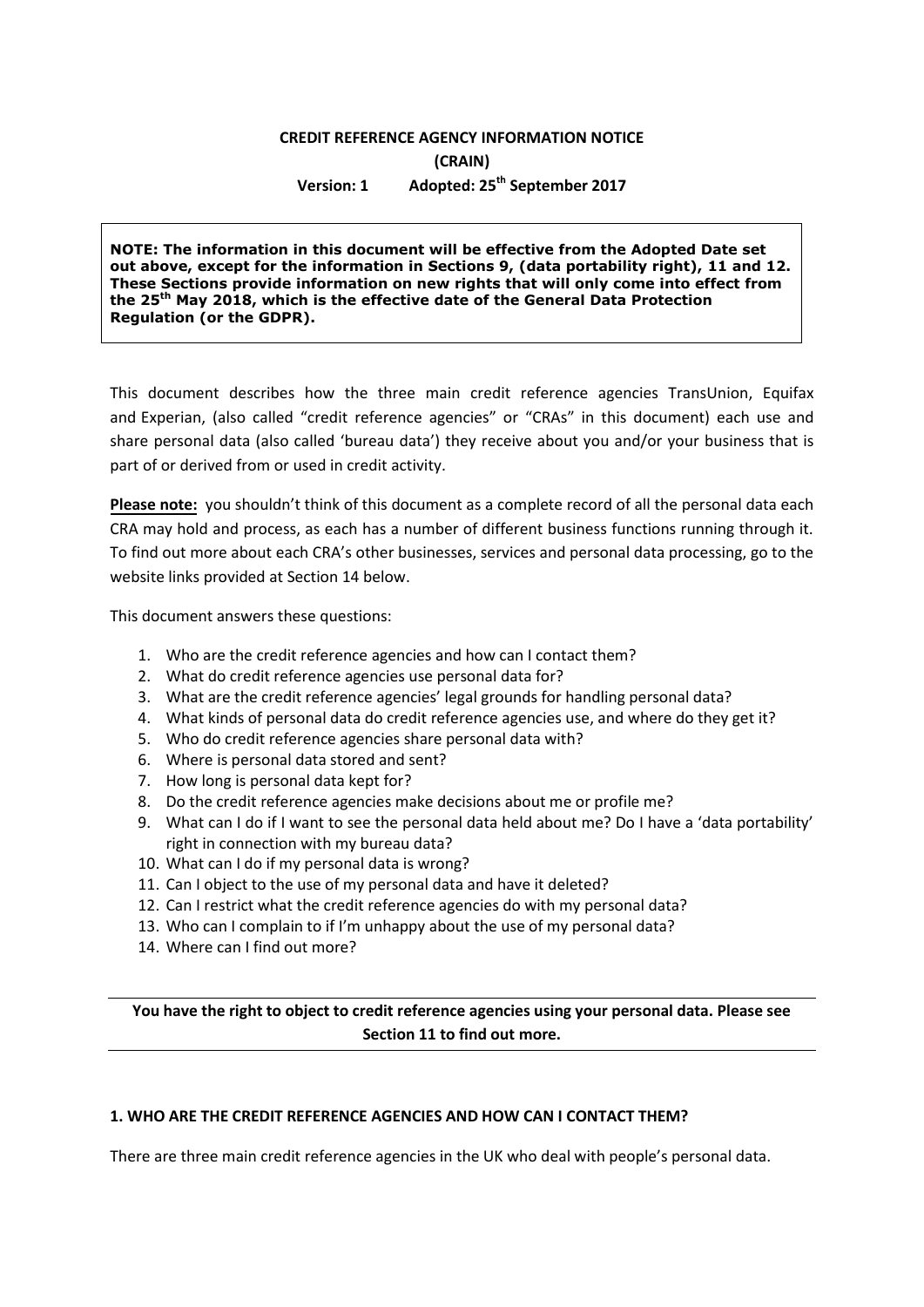Each is regulated by the Financial Conduct Authority ("FCA") and authorised to conduct business as a credit reference agency.

| Credit reference agency | <b>Contact details</b>                                    |
|-------------------------|-----------------------------------------------------------|
| TransUnion              | <b>Post:</b> TransUnion Information Group, One Park Lane, |
|                         | Leeds, West Yorkshire LS3 1EP.                            |
|                         |                                                           |
|                         | WebAddress: www.transunion.co.uk/contact-us               |
|                         |                                                           |
|                         |                                                           |
|                         | <b>Email:</b> consumer@transunion.co.uk                   |
|                         |                                                           |
|                         | Phone: 0330 024 7574                                      |
| Equifax Limited         | Equifax Ltd, Customer Service Centre<br>Post:             |
|                         | PO Box 10036, Leicester, LE3 4FS.                         |
|                         |                                                           |
|                         | Web Address: https://www.equifax.co.uk/Contact-           |
|                         | us/Contact Us Personal Solutions.html                     |
|                         |                                                           |
|                         | <b>Email:</b> www.equifax.co.uk/ask                       |
|                         |                                                           |
|                         | <b>Phone: 0333 321 4043 or 0800 014 2955</b>              |
| Experian Limited        | Post: Experian, PO BOX 9000, Nottingham, NG80 7WF         |
|                         |                                                           |
|                         | Web Address: http://www.experian.co.uk/consumer/contact-  |
|                         | us/index.html                                             |
|                         |                                                           |
|                         | Email: consumer.helpservice@uk.experian.com               |
|                         |                                                           |
|                         | <b>Phone: 0344 481 0800 or 0800 013 8888</b>              |
|                         |                                                           |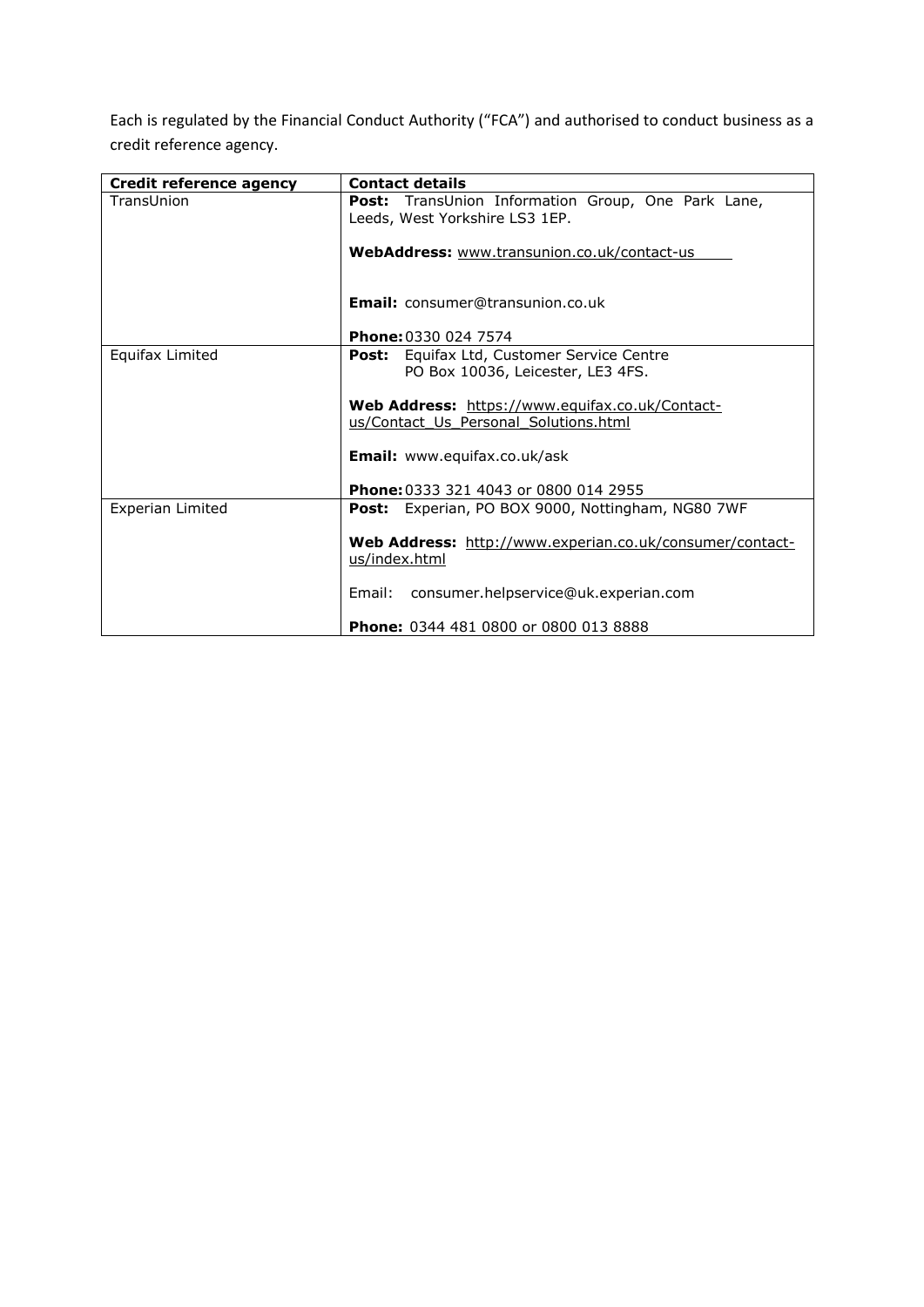## **2. WHAT DO CREDIT REFERENCE AGENCIES USE PERSONAL DATA FOR?**

## **(a) CREDIT REFERENCE AGENCY PROCESSING**

Credit reference agencies receive personal data about you that's part of, derived from or used in credit activity. Different lenders and creditors will use different CRA services, and may not use all the services described here, so we recommend you also check your lender and creditor's privacy policy(s) as well as this document.

## **Credit reporting and affordability checks**

Each CRA uses the data it gathers to provide credit reporting services to its clients.

Organisations use credit reporting services to see the financial position of people and businesses. For example, a lender or creditor may check with a credit reference agency when an individual or business applies for credit and the lender or creditor needs to make a credit decision taking into account that person or business's credit history.

Affordability checks help organisations understand whether people applying for credit or financial products (like loans) are likely to afford the repayments.

These activities help promote responsible lending, prevent people and businesses from getting into more debt than they can afford, and reduce the amount of unrecoverable debt and insolvencies.

# **Verifying data like identity, age and residence, and preventing and detecting criminal activity, fraud and money laundering**

The CRAs also use bureau data to provide verification, crime prevention and detection services to their clients, as well as fraud and anti-money-laundering services. For example:

- When a person applies to an organisation for a product or service, the organisation might ask them to answer questions about themselves, and then check the answers against the data held by the CRAs to see if they're correct. This helps confirm the person they are dealing with is not trying to commit identity theft or any other kind of fraud.
- Where some products and services are only available to people of a certain age, organisations can check whether the person they're dealing with is eligible by searching the CRAs databases.
- If a person applies for credit the lender or creditor might check the personal data that person gives them against the personal data held by CRAs to try and prevent fraud.
- Government and quasi-government bodies can use data held by CRAs to check whether people are entitled to certain benefits and to help recover unpaid taxes, overpaid benefits and similar debts.

#### **Account management**

CRAs supply information including personal data to their clients for account management, which is the ongoing maintenance of the client organisation's relationship with its customers. This could include activities designed to support:

 data accuracy (such as data cleansing - where bureau data can be used to clean or update lender data. This might involve checks that data is in the right format or fields, or to correct spelling errors);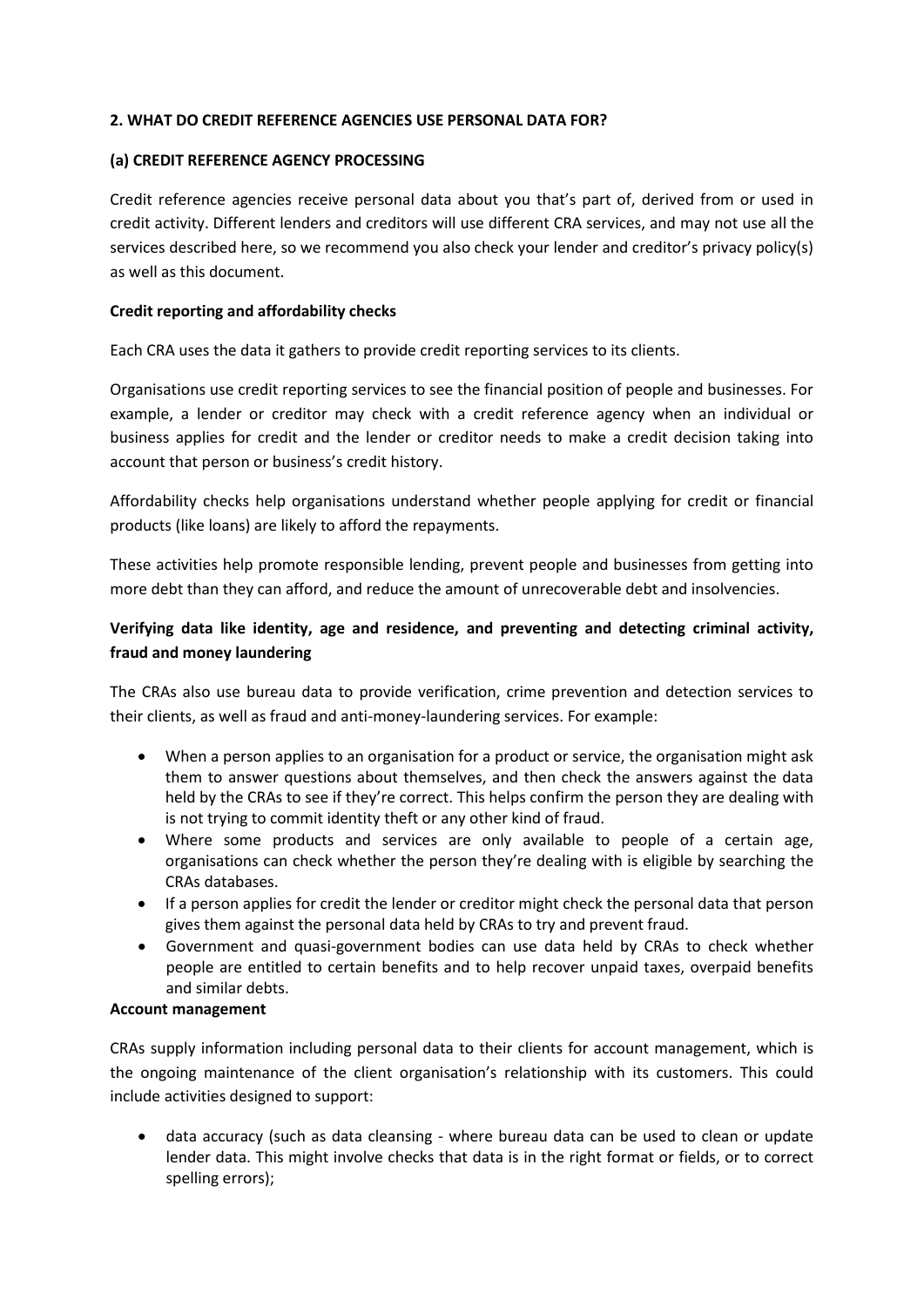clients' ongoing account management activities. (For example, data sharing with lenders and creditors so clients can make decisions relating to credit limit adjustments, transaction authorisations, and to identify and manage the accounts of customers at risk, in early stress, in arrears, or going through a debt collection process, or to confirm that assets are connected to the right person).

## **Tracing and debt recovery**

CRAs provide services that allow organisations to use bureau data to trace people who've moved. Each CRA also offers a service that allows people to be reunited with assets (like an old dormant savings account they've lost contact with)

CRAs may also use personal data to support debt recovery and debtor tracing. An example of a tracing activity could be when a person owes money and moves house without telling the creditor where they've gone. The creditor may need help finding that person to claim back what they're owed. CRAs help find missing debtors by providing creditors with updated addresses and contact details.

## **Screening**

CRAs can use some personal data to screen people out of marketing lists. For example, where a person's financial history suggests they're unlikely to be accepted for or afford a particular product, the relevant organisation can use that data to opt out of sending them information about that product. This helps stop people receiving irrelevant marketing, and saves organisations the costs of inappropriate marketing and unsuccessful applications.

The data isn't used to identify, select and send marketing materials to potential new customers.

## **Statistical analysis, analytics and profiling**

CRAs can use and allow the use of personal data for statistical analysis and analytics purposes, for example, to create scorecards, models and variables in connection with the assessment of credit, fraud, risk or to verify identities, to monitor and predict market trends, to allow use by lenders for refining lending and fraud strategies, and for analysis such as loss forecasting.

#### **Database activities**

CRAs carry out certain processing activities internally which support databases effectiveness and efficiencies. For example:

- Data loading: where data supplied to the CRAs is checked for integrity, validity, consistency, quality and age help make sure it's fit for purpose. These checks pick up things like irregular dates of birth, names, addresses, account start and default dates, and gaps in status history.
- Data matching: where data supplied to the CRAs is matched to their existing databases to help make sure it's assigned to the right person, even when there are discrepancies like spelling mistakes or different versions of a person's name. CRAs use the personal data people give lenders together with data from other sources to create and confirm identities, which they use to underpin the services they provide.
- Data linking: as CRAs compile data into their databases, they create links between different pieces of data. For example, people who appear financially associated with each other may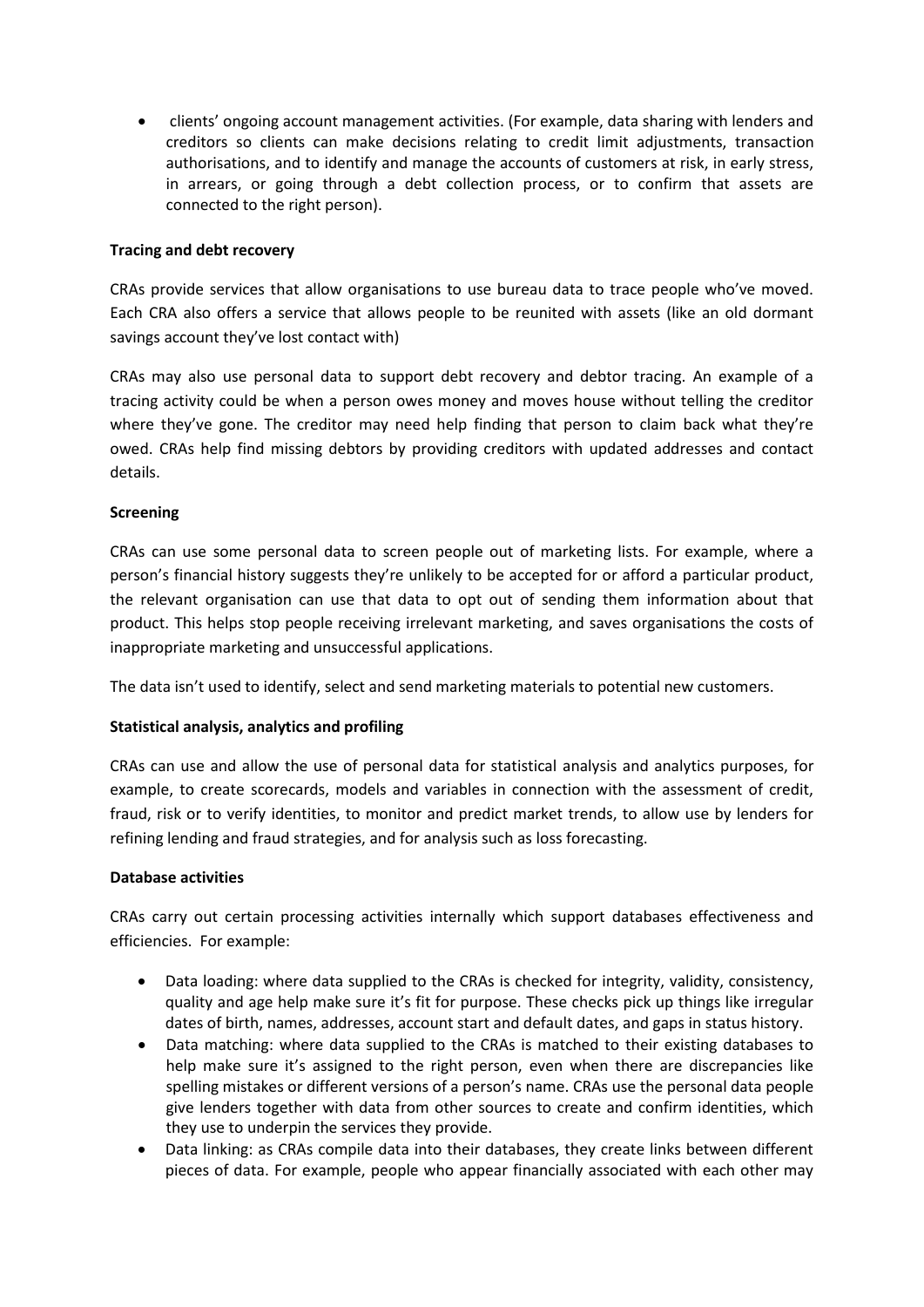be linked together, and addresses where someone has previously lived can be linked to each other and to that person's current address.

• Systems and product testing: data may be used to help support the development and testing of new products and technologies.

Each CRA has its own processes and standards for data loading, data matching and other database processing activities.

## **Other uses with your permission**

From time to time CRAs may use the personal data they hold or receive about you for other purposes where you've given your consent.

## **Uses as required by or permitted by law**

Your personal data may also be used for other purposes where required or permitted by law.

#### **Other activities**

Each credit reference agency also has other lines of business not described in this document. For example, each offers its own marketing services and direct-to-consumer services. Each CRA will provide separate information as appropriate for any services that fall outside of scope of this document.

## **(b) WHAT IS A FRAUD PREVENTION AGENCY?**

A Fraud Prevention Agency (FPA) collects, maintains and shares, data on known and suspected fraudulent activity. All three credit reference agencies also act as FPAs.

#### **(c) FRAUD PREVENTION AGENCY PROCESSING**

#### **How data may be used by fraud prevention agencies:**

FPAs may supply the data received from lenders and creditors about you, your financial associates and your business (if you have one) to other organisations (please see Section 5 for more information on these organisations). This may be used by them and the CRAs to: -

- Prevent crime, fraud and money laundering by, for example;
	- checking details provided on applications for credit and credit related or other products and services
	- Managing credit and credit related accounts or products or services
	- Cross-checking details provided on proposals and claims for all types of insurance
	- Checking details on applications for jobs or as part of employment
- Verify your identity if you or your financial associate applies for facilities including all types of insurance proposals and claims
- Trace your whereabouts and recover debts that you owe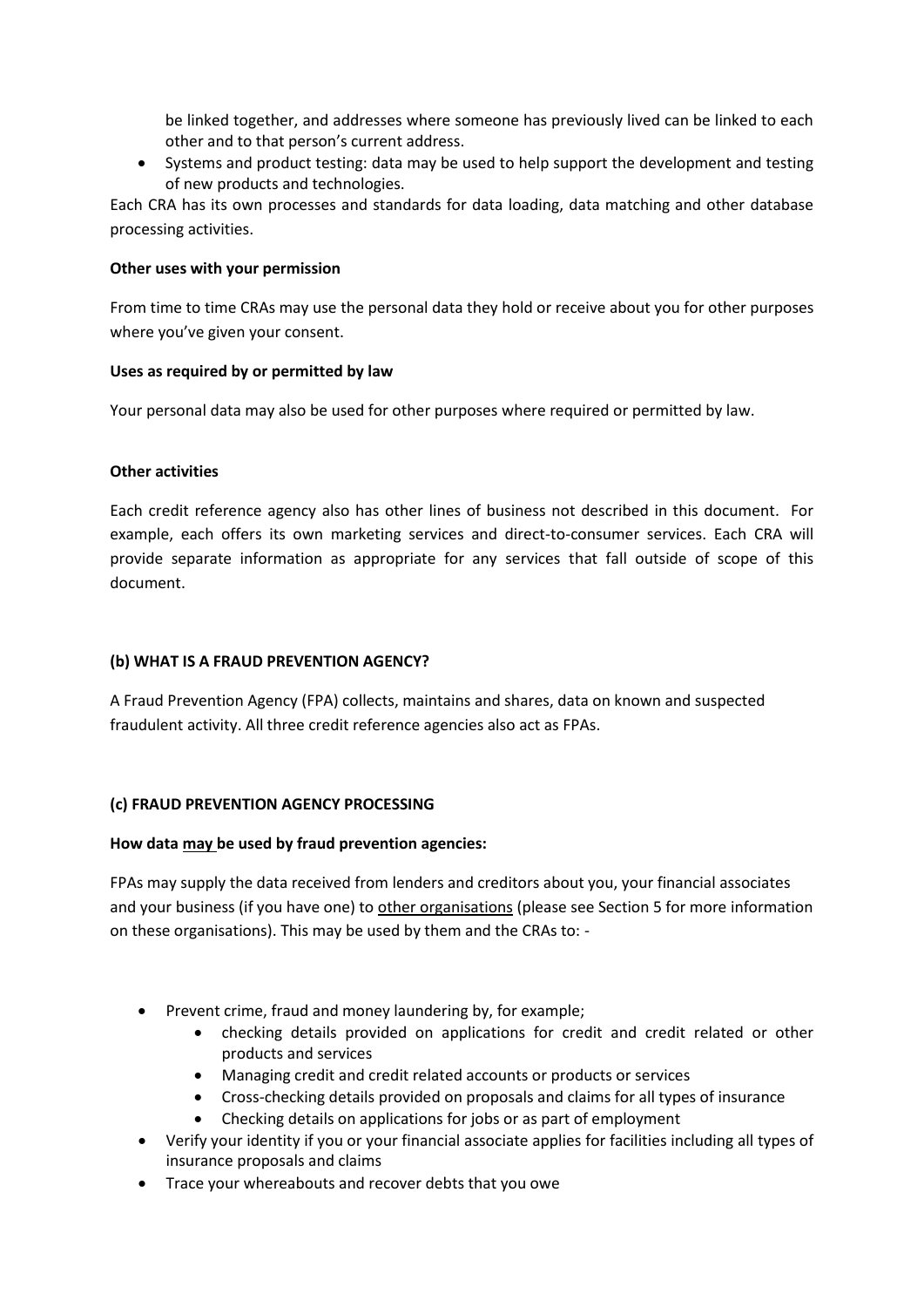- Conduct other checks to prevent or detect fraud
- Undertake statistical analysis and system testing
- Your personal data may also be used for other purposes where you've given consent or where required or permitted by law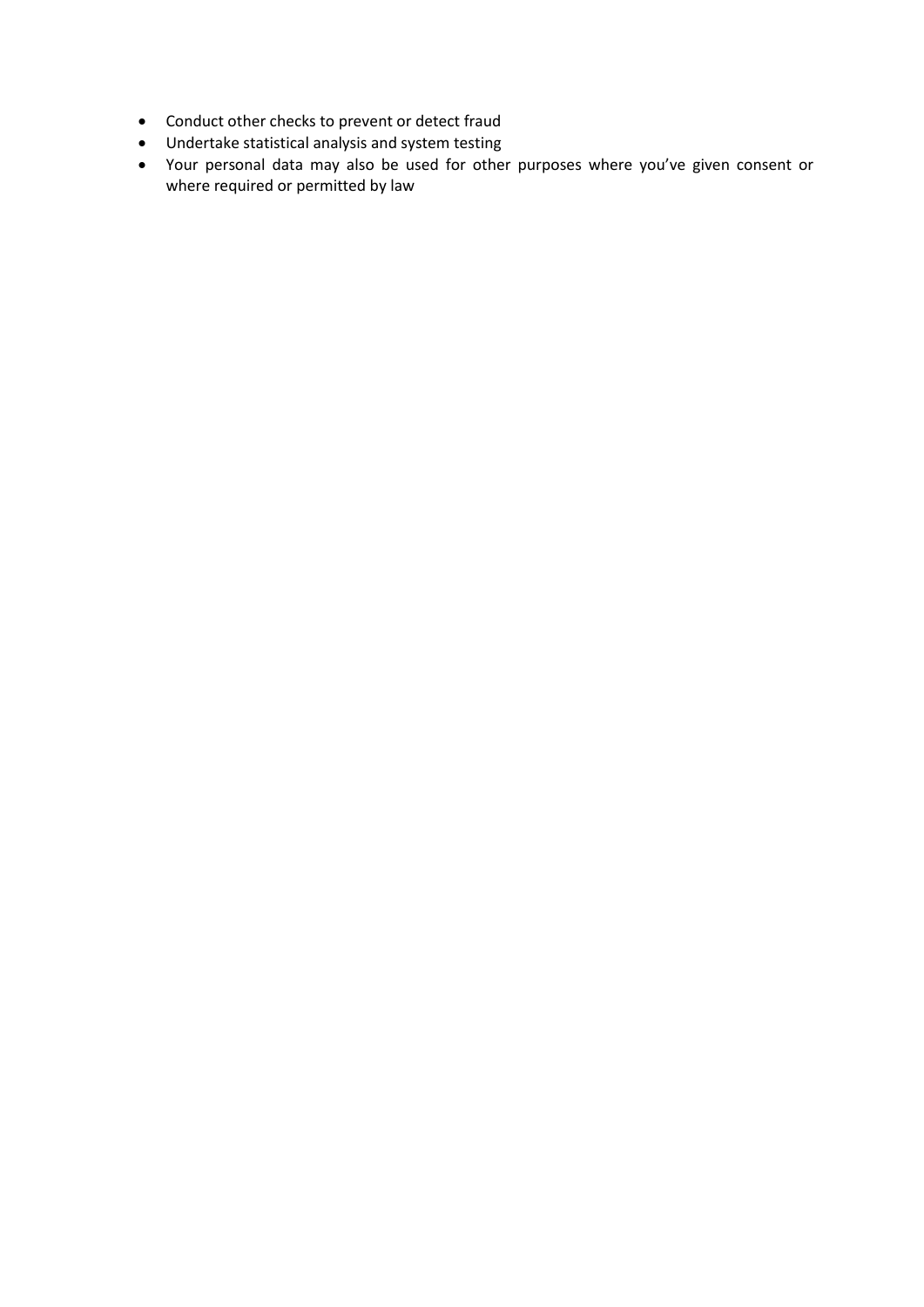# **3. WHAT ARE THE CREDIT REFERENCE AGENCIES' LEGAL GROUNDS FOR HANDLING PERSONAL DATA?**

## **Legitimate interests**

The UK's data protection law allows the use of personal data where its purpose is legitimate and isn't outweighed by the interests, fundamental rights or freedoms of data subjects.

The law calls this the Legitimate Interests condition for personal data processing.

The Legitimate Interests being pursued here are:

| <b>Interest</b>                                                                                         | <b>Explanation</b>                                                                                                                                                                                                                                                                                                                                                                                                                                                                                                                                                            |
|---------------------------------------------------------------------------------------------------------|-------------------------------------------------------------------------------------------------------------------------------------------------------------------------------------------------------------------------------------------------------------------------------------------------------------------------------------------------------------------------------------------------------------------------------------------------------------------------------------------------------------------------------------------------------------------------------|
| Promoting responsible lending and helping to<br>prevent over-indebtedness.                              | Responsible lending means that lenders only<br>sell products that are affordable and suitable<br>for the borrowers' circumstances. CRAs help<br>ensure this by sharing personal data about<br>potential borrowers, their financial associates<br>where applicable, and their financial history. A<br>comprehensive range of measures exists in the<br>UK to underpin the balance so the legitimate<br>interests aren't outweighed by the interests,<br>fundamental rights and freedoms of data<br>subjects. Further explanation<br>about<br>this<br>balance is set out below. |
| Helping prevent and detect crime and fraud<br>and anti-money laundering services and verify<br>identity | CRAs provide identity, fraud and anti-money<br>laundering services to help clients meet legal<br>and regulatory obligations, and to the benefit<br>of individuals to support identity verification<br>and support of detection/ prevention of fraud<br>and money-laundering.                                                                                                                                                                                                                                                                                                  |
| Supporting tracing and collections                                                                      | CRAs provide services that support tracing and<br>collections where there is a legitimate interest<br>in the client conducting activity to find its<br>customer and to recover the debt, or to<br>reunite, or confirm an asset is connected with,<br>the right person.                                                                                                                                                                                                                                                                                                        |
| Complying with and supporting compliance<br>with legal and regulatory requirements                      | CRAs have to comply with various legal and<br>regulatory requirements. CRA services also<br>help other organisations comply with their own<br>legal and regulatory obligations. One example,<br>many kinds of financial services are regulated<br>by the Financial Conduct Authority or the<br>Prudential Regulation Authority, who impose<br>obligations to check that financial products are<br>suitable for the people they are being sold to.<br>The credit reference agencies provide data to<br>help with those checks.                                                 |

The CRAs use of this personal data is subject to an extensive framework of safeguards that help make sure that people's rights are protected. These include the information given to people about how their personal data will be used and how they can exercise their rights to obtain their personal data, have it corrected or restricted, object to it being processed, and complain if they're dissatisfied. These safeguards help sustain a fair and appropriate balance so the CRAs' activities don't override the interests, fundamental rights and freedoms of data subjects.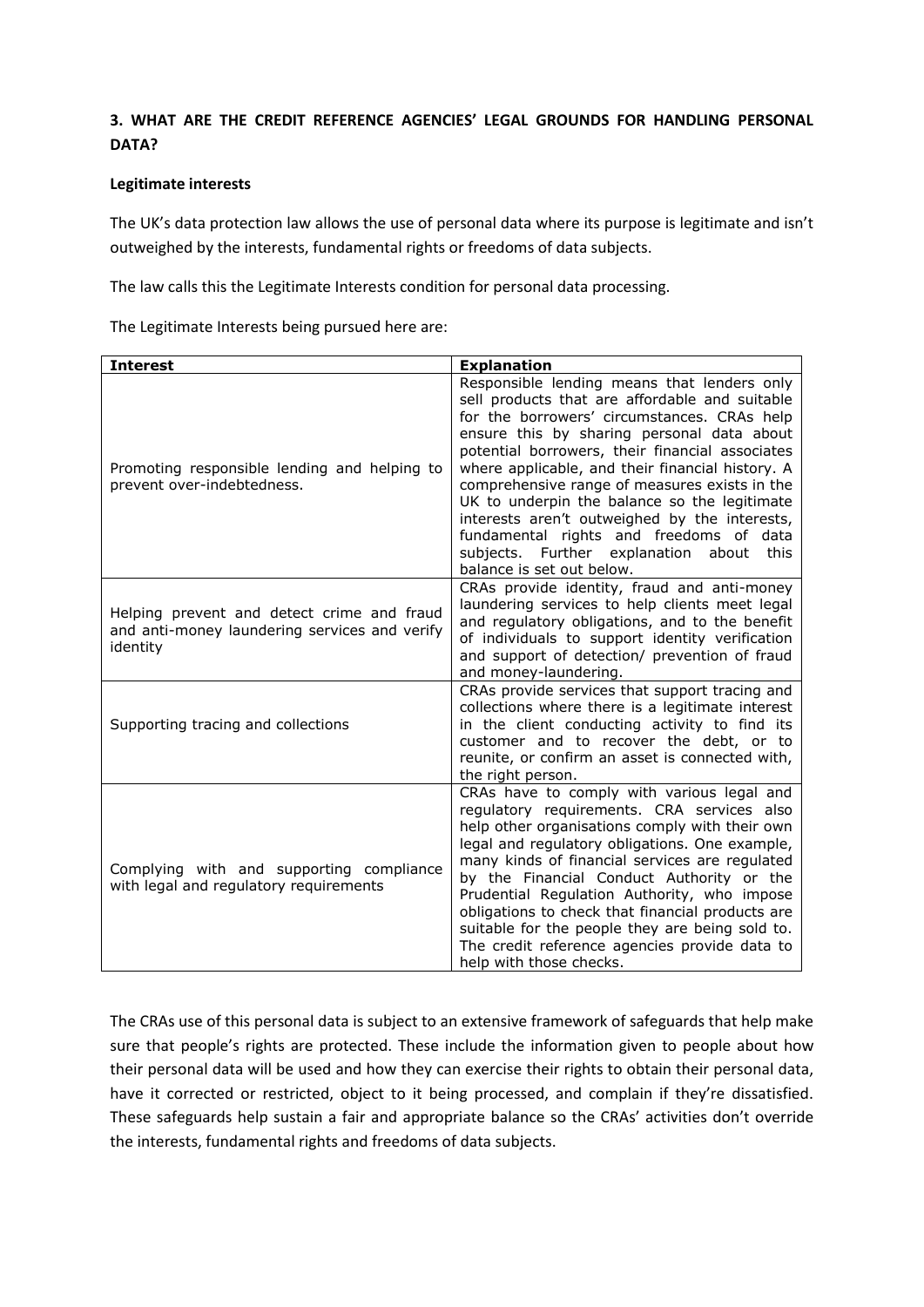# **4. WHAT KINDS OF PERSONAL DATA DO CREDIT REFERENCE AGENCIES USE, AND WHERE DO THEY GET IT?**

Each credit reference agency obtains and uses information from different sources, so they often hold different information and personal data from each other. However, most of the personal data they do hold falls into the categories outlined below from the sources described.

| <b>Information</b>                                   | <b>Description</b>                                                                                                                                                                                                                                                                                                                                                                                                                                                                                                                                                                                                                                                                                                                                                                                                                                                                                                                                                                               | Source                                                                                                                                                                                                                                                                                                                                                                                                                                                                                                                                                                                                                                                                                                                                                                                    |
|------------------------------------------------------|--------------------------------------------------------------------------------------------------------------------------------------------------------------------------------------------------------------------------------------------------------------------------------------------------------------------------------------------------------------------------------------------------------------------------------------------------------------------------------------------------------------------------------------------------------------------------------------------------------------------------------------------------------------------------------------------------------------------------------------------------------------------------------------------------------------------------------------------------------------------------------------------------------------------------------------------------------------------------------------------------|-------------------------------------------------------------------------------------------------------------------------------------------------------------------------------------------------------------------------------------------------------------------------------------------------------------------------------------------------------------------------------------------------------------------------------------------------------------------------------------------------------------------------------------------------------------------------------------------------------------------------------------------------------------------------------------------------------------------------------------------------------------------------------------------|
| type                                                 |                                                                                                                                                                                                                                                                                                                                                                                                                                                                                                                                                                                                                                                                                                                                                                                                                                                                                                                                                                                                  |                                                                                                                                                                                                                                                                                                                                                                                                                                                                                                                                                                                                                                                                                                                                                                                           |
| <b>Identifiers</b>                                   | CRAs hold personal data that can be<br>used to identify people, like their name,<br>date of birth, and current and previous<br>addresses.<br>They may also hold business data.                                                                                                                                                                                                                                                                                                                                                                                                                                                                                                                                                                                                                                                                                                                                                                                                                   | This personal data is included<br>with all the other data sources.<br>For example, names, addresses<br>and dates of birth are attached<br>to financial account data so it<br>can be matched and associated<br>with all the other data the CRA<br>holds about the relevant person.<br>Data about UK postal addresses<br>is also obtained from sources like<br>Royal Mail.<br>CRAs also obtain copies of the<br>electoral register containing the<br>and<br>addresses<br>names<br>of<br>registered voters from local<br>authorities across the UK in<br>accordance<br>with<br>specific<br>legislation.<br>CRAs also have access to public<br>data sources on people and<br>businesses, including from the<br>Insolvency Service, Companies<br>House and commercial business<br>directories. |
| Lender-<br>provided and<br>creditor<br>provided data | CRAs receive information that includes<br>personal data from credit applications<br>and about the financial accounts that<br>people hold from the organisations that<br>maintain those accounts. This includes<br>personal data about bank accounts,<br>credit card accounts, mortgage accounts<br>and other agreements that involve a<br>credit arrangement like utilities and<br>contracts (including<br>communications<br>mobile and internet).<br>The collected data includes the name of<br>the organisation the account is held<br>with, the date it was opened, the<br>account number, the amount of debt<br>outstanding (if any), any credit limits<br>and the repayment history on the<br>account, including late and missing<br>payments.<br>CRAs may also receive data about<br>financial accounts like current accounts,<br>credit cards or loans and may receive<br>payments information that businesses<br>from<br>the<br>organisations<br>hold<br>who<br>maintain those accounts. | Banks, building societies, lenders<br>other financial<br>and<br>services<br>providers supply data including<br>personal data about peoples'<br>financial<br>accounts<br>and<br>credit<br>Other<br>repayments.<br>providers, such as hire purchase<br>companies, utilities companies,<br>mobile phone networks, retail<br>and mail order, and insurance<br>companies also provide this data<br>when they agree credit facilities<br>with their customers.<br>These organisations may also<br>provide Cifas markers when they<br>suspect fraud. You can find out<br>more about Cifas markers in the<br>prevention<br>indicators<br>Fraud<br>section below.                                                                                                                                  |
| Court                                                | CRAs obtain data about court judgments                                                                                                                                                                                                                                                                                                                                                                                                                                                                                                                                                                                                                                                                                                                                                                                                                                                                                                                                                           | The government makes court                                                                                                                                                                                                                                                                                                                                                                                                                                                                                                                                                                                                                                                                                                                                                                |
| judgments,                                           | that have been issued against people.                                                                                                                                                                                                                                                                                                                                                                                                                                                                                                                                                                                                                                                                                                                                                                                                                                                                                                                                                            | judgments and other decrees                                                                                                                                                                                                                                                                                                                                                                                                                                                                                                                                                                                                                                                                                                                                                               |
| decrees and                                          | This may include, for example, the name                                                                                                                                                                                                                                                                                                                                                                                                                                                                                                                                                                                                                                                                                                                                                                                                                                                                                                                                                          | and orders are made publicly                                                                                                                                                                                                                                                                                                                                                                                                                                                                                                                                                                                                                                                                                                                                                              |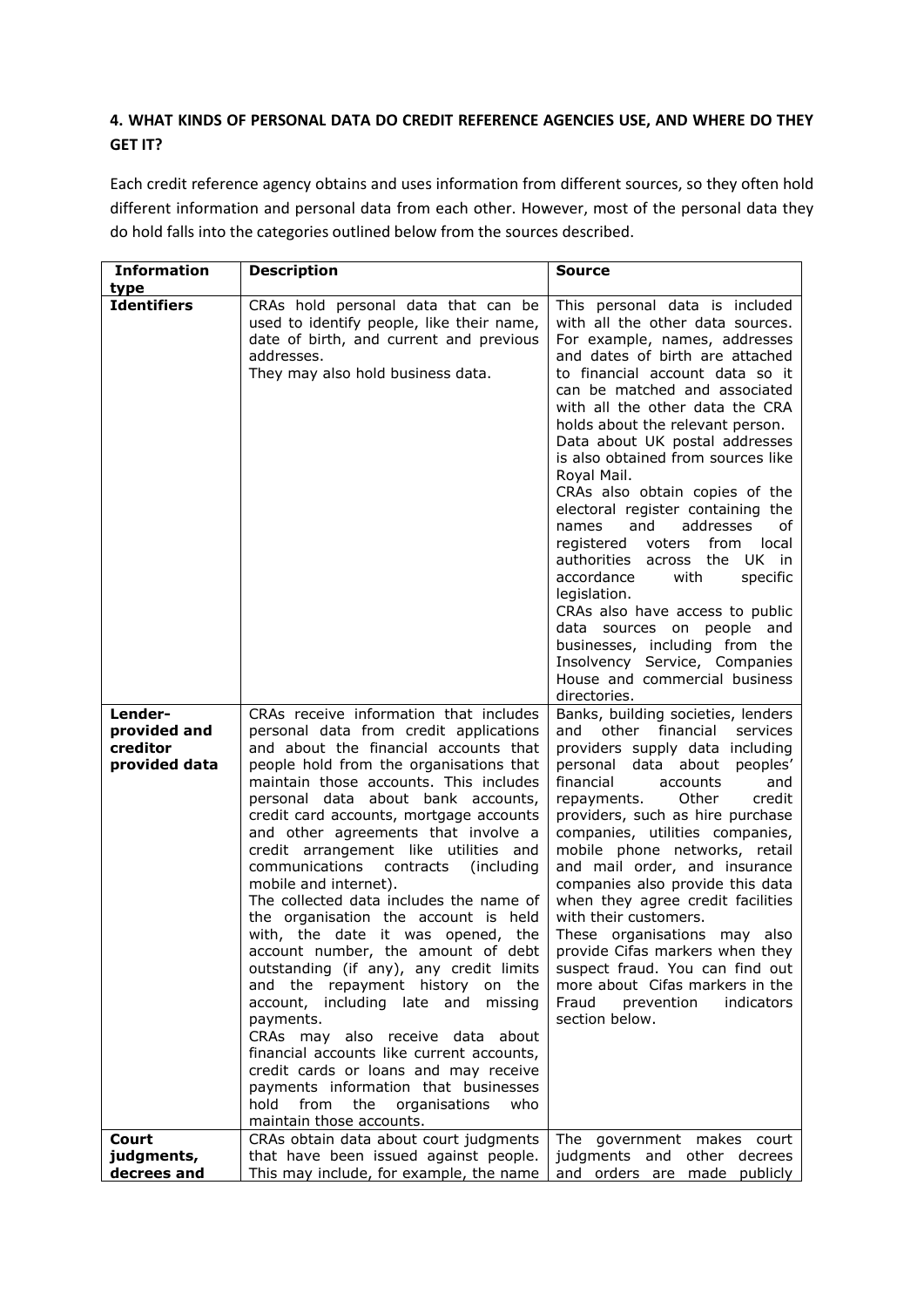| administration<br>orders                                                                                                        | of the court, the nature of the judgment,<br>owed, and<br>how much money was<br>whether<br>the<br>judgment<br>has<br>been<br>satisfied.                                                                                                                                                                                                                                                                                                                                                                                                                                                                                                                                                                                              | available<br>through<br>statutory<br>public registers. These<br>are<br>maintained by Registry Trust<br>Limited, which also supplies the<br>data on the registers to the<br>CRAs.                                                                                                                                                                                    |
|---------------------------------------------------------------------------------------------------------------------------------|--------------------------------------------------------------------------------------------------------------------------------------------------------------------------------------------------------------------------------------------------------------------------------------------------------------------------------------------------------------------------------------------------------------------------------------------------------------------------------------------------------------------------------------------------------------------------------------------------------------------------------------------------------------------------------------------------------------------------------------|---------------------------------------------------------------------------------------------------------------------------------------------------------------------------------------------------------------------------------------------------------------------------------------------------------------------------------------------------------------------|
| Bankruptcies,<br><b>Individual</b><br><b>Voluntary</b><br>Arrangement<br>(IVAs), debt<br>relief orders<br>and similar<br>events | CRAs obtain data about insolvency-<br>related events that happen to people<br>and may also obtain this type of data<br>about businesses. This includes data<br>about bankruptcies, IVAs and debt relief<br>orders, and in Scotland it includes<br>sequestrations, trust deeds and debt<br>schemes.<br>arrangement<br>This<br>data<br>includes the start and end dates of the<br>relevant insolvency or arrangement.                                                                                                                                                                                                                                                                                                                  | CRAs obtain this data from The<br>Insolvency<br>Service,<br>the<br>Accountant in Bankruptcy, The<br>Stationary Office and Northern<br>Ireland's Department for the<br>Economy - Insolvency Service,<br>London,<br>Belfast<br>the<br>and<br>Edinburgh Gazettes.<br>Business bankruptcies data are<br>obtained from the<br>London,<br>Belfast and Edinburgh Gazettes. |
| <b>Fraud</b><br>prevention<br>indicators                                                                                        | The CRAs are all Fraud Prevention<br>Agencies (FPAs) and members of Cifas<br>(www.cifas.org.uk), an organisation that<br>collects and shares data about suspected<br>fraud. When an organisation believes it's<br>detected fraud or an attempted fraud, it<br>may put a Cifas marker on the relevant<br>person's credit file to warn other lenders<br>this identity may have been used<br>fraudulently. This helps to prevent any<br>further fraud and protect innocent<br>consumers.                                                                                                                                                                                                                                                | These fraud indicators are shared<br>among Cifas members through<br>the database held by Cifas.                                                                                                                                                                                                                                                                     |
| Gone<br>Away<br>Data<br><b>Network</b><br><b>indicators</b>                                                                     | Some CRAs are members of the Gone<br>Away Data Network (GAIN), a database<br>of people with overdue outstanding<br>debts who've moved without giving their<br>lender a forwarding address. Data from<br>GAIN, including<br>the<br>persons'<br>old<br>addresses<br>and<br>any<br>known<br>new<br>addresses, may be recorded on the<br>relevant credit file.                                                                                                                                                                                                                                                                                                                                                                           | CRAs obtain GAIN data from<br>lenders, and additional address<br>data is obtained from Royal Mail.                                                                                                                                                                                                                                                                  |
| <b>Search</b><br>footprints                                                                                                     | When an organisation uses a CRA to<br>enquiries about a particular<br>make<br>person, the CRA keeps a record of that<br>enquiry which appears on the person's<br>credit file. This includes the name of the<br>organisation, the date, and the reason<br>they gave for making the enquiry.                                                                                                                                                                                                                                                                                                                                                                                                                                           | CRAs generate search footprints<br>when enquiries are made about a<br>particular person. The<br>organisation making the enquiry<br>provides some of the data in the<br>footprint (such as the reason for<br>the enguiry).                                                                                                                                           |
| <b>Scores and</b><br>ratings                                                                                                    | CRAs may use the data they receive to<br>produce scores and ratings including<br>credit, affordability, risk, fraud<br>and<br>identity, screening, collections<br>and<br>insolvency scores about people<br>and<br>businesses and credit ratings about<br>people. Organisations that obtain data<br>from CRAs may use it together with<br>other data to provide their own scores<br>and ratings.<br>Credit scores and credit ratings are<br>produced from data like the person's<br>credit commitments, whether they have<br>made repayments on time, whether<br>they've any history of insolvencies or<br>court judgments, and how long they've<br>lived at their current address. Each CRA<br>has its own way of calculating credit | The CRAs produce their scores<br>and ratings using the data<br>available to them.<br>Similarly, other<br>organisations<br>create their own scores and<br>ratings from data obtained from<br>the CRAs as well as other<br>sources.                                                                                                                                   |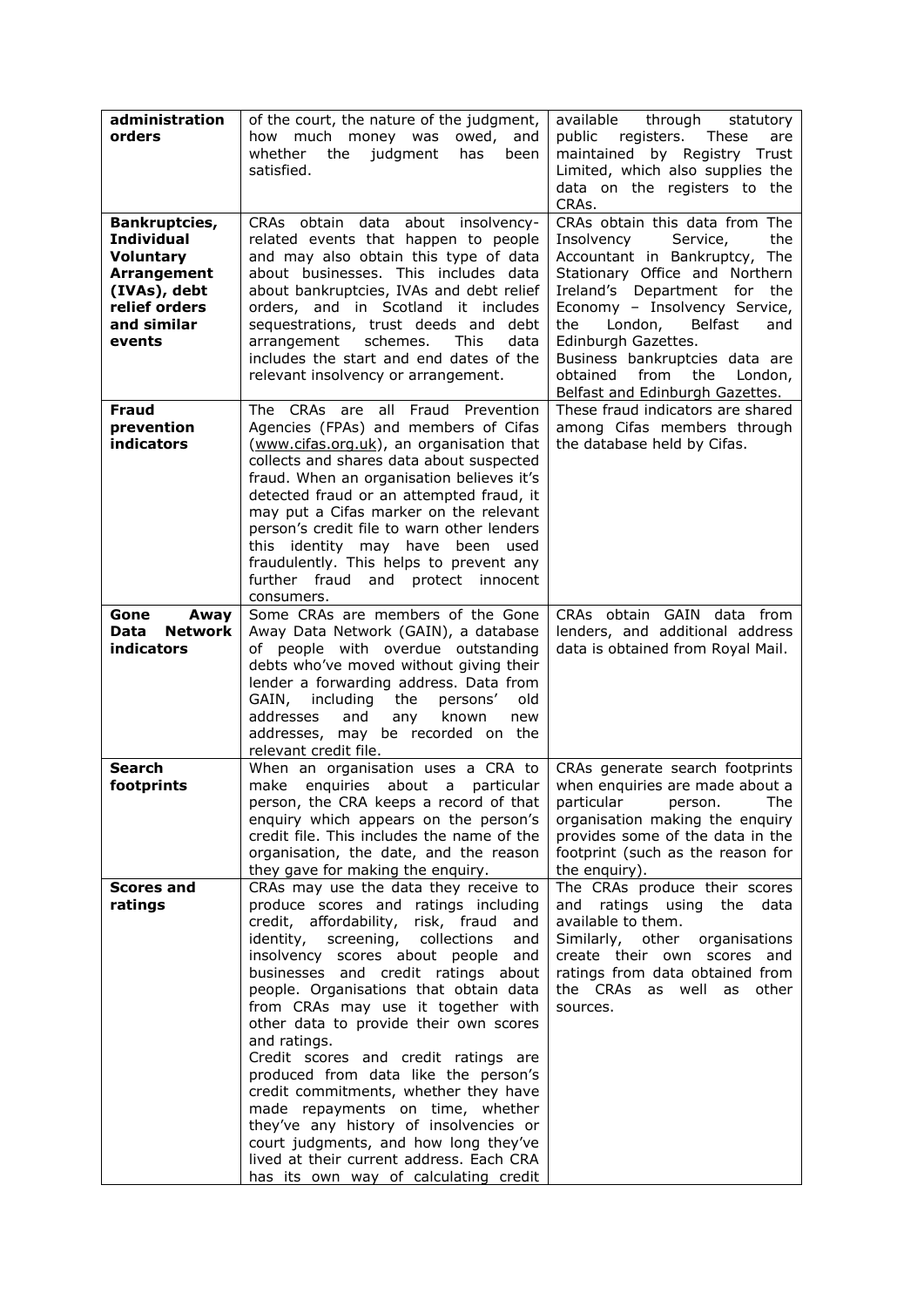|                               | scores, and most lenders have their own<br>scoring systems too.                                                                                                                                                                                                                                                                                                                                                                                                                                                                                                                                                                                                                                                                                                                                                                                                                                                                                                                                                                                                                          |                                                                                             |
|-------------------------------|------------------------------------------------------------------------------------------------------------------------------------------------------------------------------------------------------------------------------------------------------------------------------------------------------------------------------------------------------------------------------------------------------------------------------------------------------------------------------------------------------------------------------------------------------------------------------------------------------------------------------------------------------------------------------------------------------------------------------------------------------------------------------------------------------------------------------------------------------------------------------------------------------------------------------------------------------------------------------------------------------------------------------------------------------------------------------------------|---------------------------------------------------------------------------------------------|
| <b>Other supplied</b><br>data | receive<br>reputable<br>CRAs<br>data<br>from<br>commercial sources. This includes phone<br>number data and PEPs and sanctions<br>data.                                                                                                                                                                                                                                                                                                                                                                                                                                                                                                                                                                                                                                                                                                                                                                                                                                                                                                                                                   | CRAs receive this data from<br>reputable commercial sources as<br>agreed from time to time. |
| <b>Other derived</b><br>data  | The CRAs produce some other kinds of<br>data themselves<br>to<br>manage<br>their<br>databases efficiently and ensure that all<br>the relevant data about a person is on<br>the correct credit file.<br><b>Address links:</b> when a CRA detects that<br>a person seems to have moved house, it<br>may create and store a link between the<br>old and new address.<br>Aliases: when a CRA believes that a<br>person has changed their name, it may<br>record the old name alongside the new<br>one.<br>Financial associations and<br>linked<br>people: when a CRA believes two or<br>more people are financially linked with<br>each other (for example, because they<br>have a joint account), it may record that<br>fact.<br>Flags and triggers: through analysis of<br>other data, CRAs can add indicators to<br>credit files. These aim to summarise<br>particular aspects of a person's financial<br>situation. For example, a Cifas flag<br>protects those who've been flagged as<br>subject to fraud, and invites additional<br>checks as a defence against further<br>fraud risk. | The CRAs generate this data<br>from the data sources available<br>to them.                  |
| Data provided                 | People sometimes provide data directly                                                                                                                                                                                                                                                                                                                                                                                                                                                                                                                                                                                                                                                                                                                                                                                                                                                                                                                                                                                                                                                   | This data is provided directly by                                                           |
| by the relevant<br>people     | to CRAs. For example, they can ask a<br>CRA to add a supplementary statement<br>to their credit file if they want to explain<br>the reason for a particular entry on the<br>file. The right to do this is explained in<br>Section 10 below.                                                                                                                                                                                                                                                                                                                                                                                                                                                                                                                                                                                                                                                                                                                                                                                                                                              | the relevant people.                                                                        |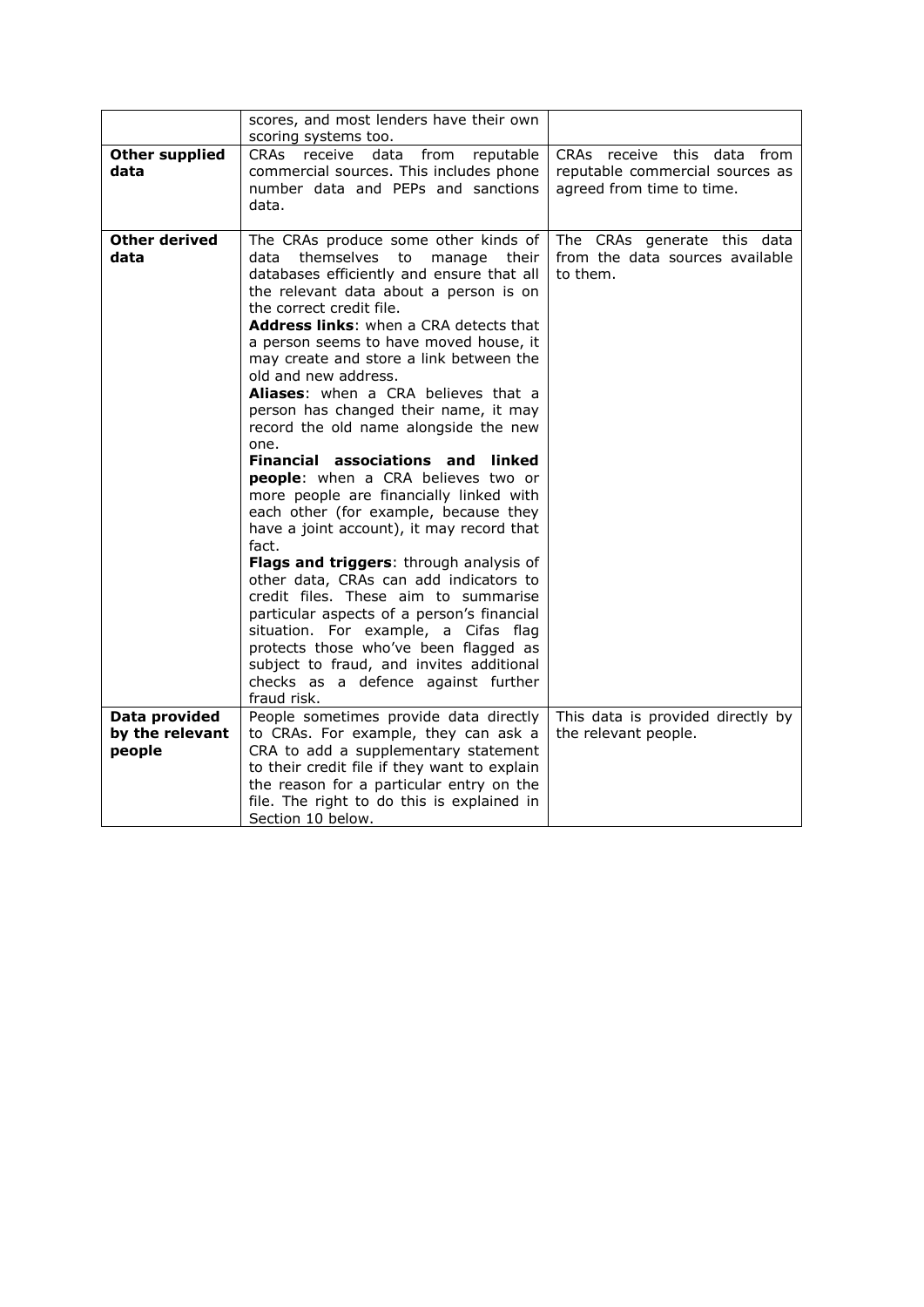## **5. WHO DO CREDIT REFERENCE AGENCIES SHARE PERSONAL DATA WITH?**

This section describes the types of recipient each credit reference agency can share data with. Each CRA has its own access control processes in place. For example, before it shares data with any another organisation, to check that organisation's identity and, where applicable, to confirm where it is registered with regulators.

In many cases where an organisation uses CRA services, there will be information accessible, for example, from website or at point of application or service, to explain that an organisation may check your data with a credit reference agency (for things like identity authentication and fraud checking). In some cases, some organisations have the ability to compel CRAs, by law, to disclose certain data for certain purposes.

## **Members of the credit reference agency data sharing arrangements**

Each organisation that shares financial data with the CRAs is also entitled to receive similar kinds of financial data contributed by other organisations. These organisations are typically banks, building societies, and other lenders, as well as other credit providers like utilities companies and mobile phone networks.

## **Fraud Prevention Agencies**

If a CRA believes that fraud has been or might be committed, it may share data with fraud prevention agencies (FPAs). These FPAs collect, maintain and share data on known and suspected fraudulent activity. Some CRAs also act as FPAs.

#### **Resellers, distributors and agents**

CRAs sometimes use other organisations to help provide their services to clients and may provide personal data to them in connection with that purpose.

#### **Other organisations**

Some data, where permitted in accordance with industry rules or where it's public information, can be shared with other organisations that have a legitimate use for it - ID verification services, for example.

#### **Public bodies, law enforcement and regulators**

The police and other law enforcement agencies, as well as public bodies like local and central authorities and the CRAs' regulators, can sometimes request the credit reference agencies to supply them with personal data. This can be for a range of purposes such as preventing or detecting crime, fraud, apprehending or prosecuting offenders, assessing or collecting tax, investigating complaints or assessing how well a particular industry sector is working.

#### **Processors**

The CRAs may use other organisations to perform tasks on their own behalf (for example, IT service providers and call centre providers).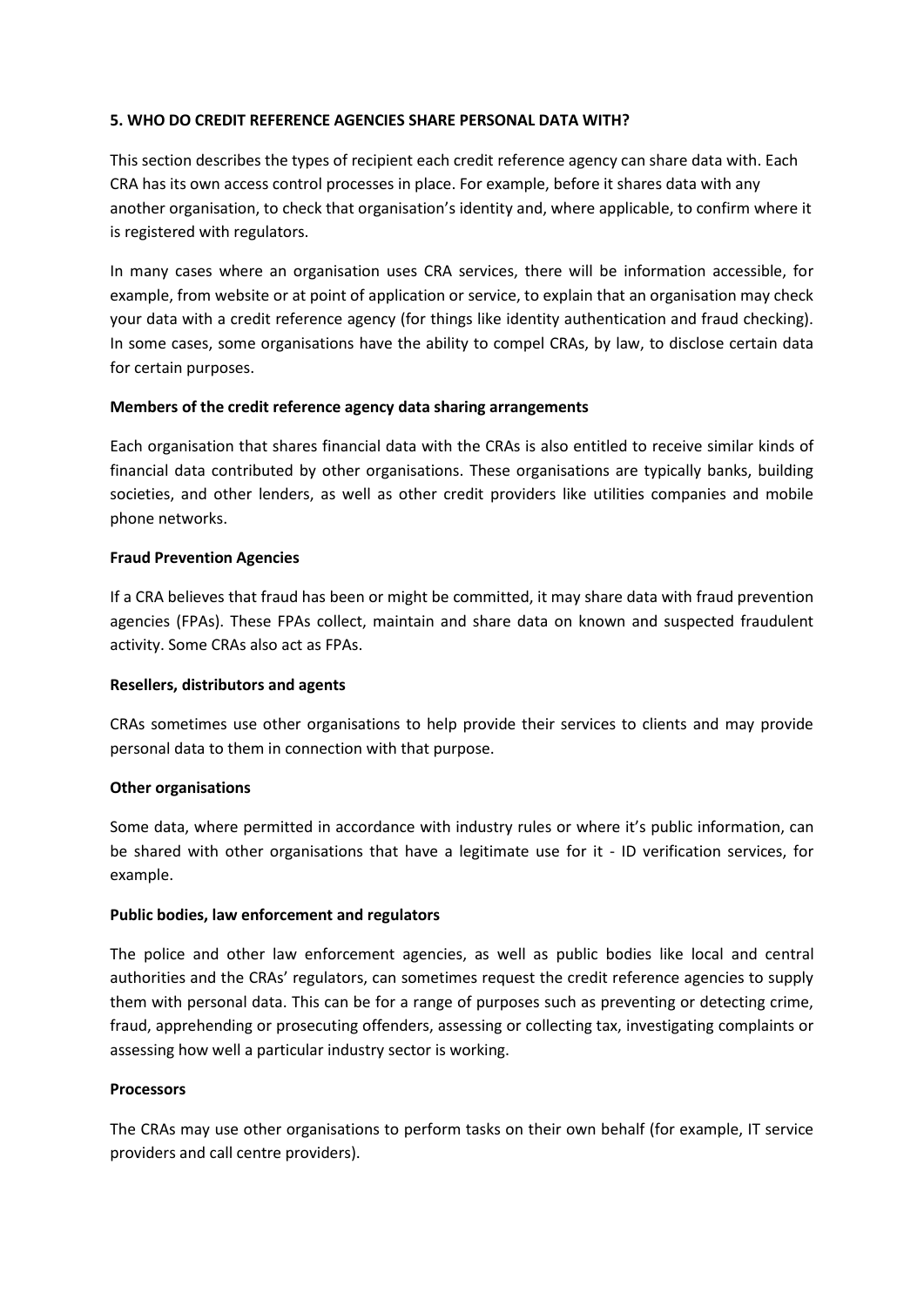## **Individuals**

People are entitled to obtain copies of the personal data the CRAs hold about them. You can find out how to do this in Section 9 below.

## **6. WHERE IS PERSONAL DATA STORED AND SENT?**

The three CRAs are all based in the UK, and keep their main databases there. They may also have operations elsewhere inside and outside the European Economic Area, and personal data may be accessed from those locations too. In both cases, the personal data use in those locations is protected by European data protection standards.

Sometimes the CRAs will need to send or allow access to personal data from elsewhere in the world. This might be the case, for example, when a processor or client of the CRA is based overseas or uses overseas data centres.

While countries in the European Economic Area all ensure a high standard of data protection law, some parts of the world may not provide the same level of legal protection when it comes to personal data. As a result, when a CRA does send personal data overseas it will make sure suitable safeguards are in place in accordance with European data protection requirements, to protect the data. For example, these safeguards might include:

- Sending the data to a country that's been approved by the European authorities as having a suitably high standard of data protection law. Examples include the Isle of Man, Switzerland and Canada.
- Putting in place a contract with the recipient containing terms approved by the European authorities as providing a suitable level of protection.
- Sending the data to an organisation which is a member of a scheme that's been approved by the European authorities as providing a suitable level of protection. One example is the Privacy Shield scheme agreed between the European and US authorities. Another example is Binding Corporate Rules.

If your data has been sent overseas like this, you can find out more about the safeguards used from the CRAs, whose contact details are in Section 1 above.

#### **7. FOR HOW LONG IS PERSONAL DATA RETAINED?**

## **Identifiers**

Identification data like names and addresses are kept while there's a continuing need to keep it. This need will be assessed on a regular basis, and data that's no longer needed for any purpose will be disposed of.

#### **Financial accounts and repayment data**

Data about live and settled accounts is kept on credit files for six years from the date they're settled or closed. If the account is recorded as defaulted, the data is kept for six years from the date of the default.

#### **Court judgments, decrees and administration orders**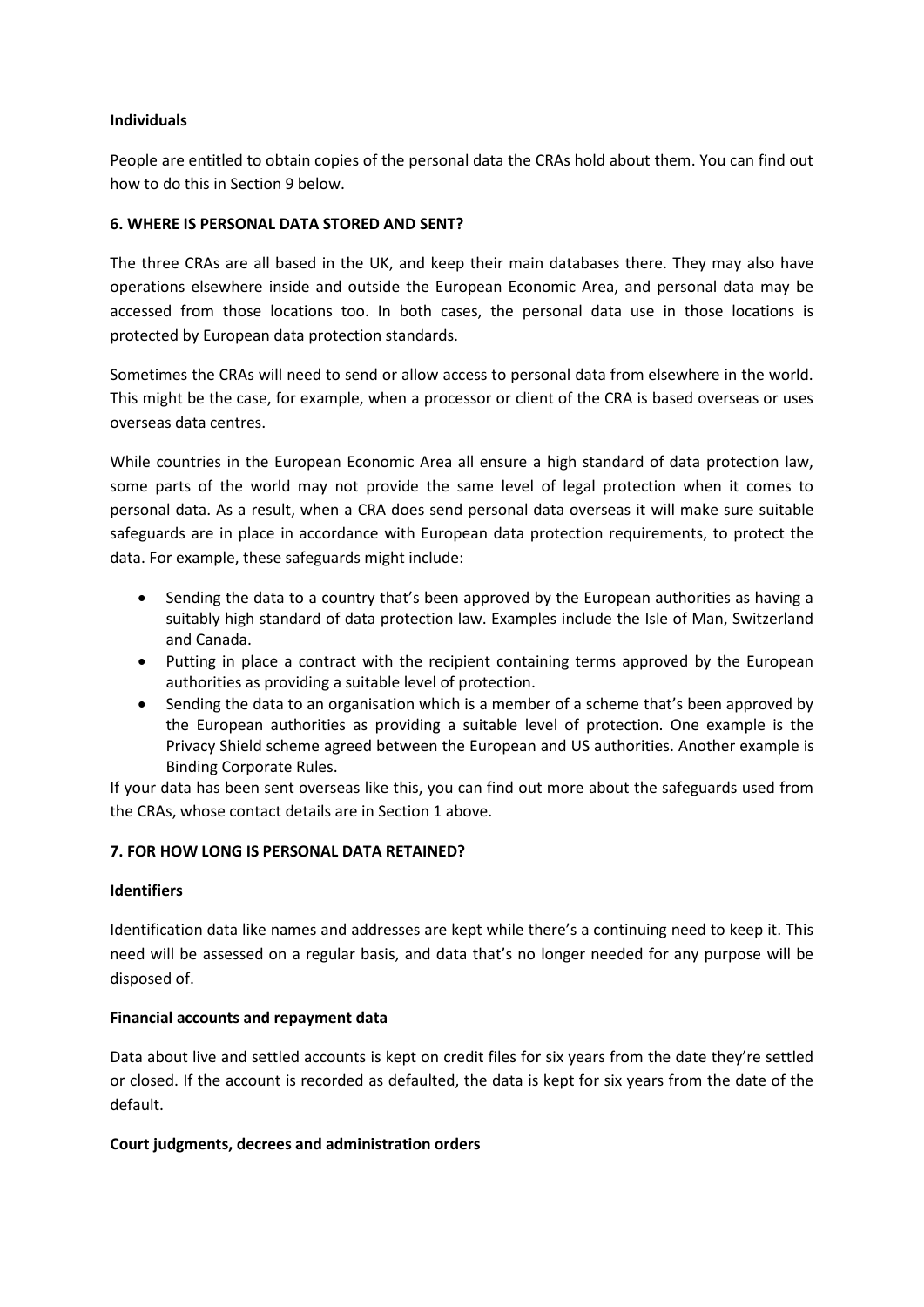Generally, court judgments and other decrees and orders are kept on credit files for six years from the date of the judgment, decree or order. But, they can be removed if the debt is repaid within one calendar month of the original date or if the judgment is set aside or recalled by the courts.

## **Bankruptcies, IVAs, debt relief orders and similar events**

Data about bankruptcies, IVAs and other insolvency-related events and arrangements are usually kept on credit files for six years from the date they begin. This period is extended if they last longer than six years. Some data, such as a bankruptcy restrictions order, can also remain on the credit file for longer than six years.

Although the start of these events is automatically reported to the CRAs, the end (such as a discharge from bankruptcy or completion of an IVA) might not be. This is why people are advised to contact the CRAs when this happens to make sure their credit files are updated accordingly.

## **Search footprints**

The CRAs keep search footprints for different lengths of time. Experian and Equifax keep most search footprints for one year from the date of the search, although they keep debt collection searches for up to two years. Callcredit keeps search footprints for two years from the date of the search.

## **Scores and ratings**

CRAs may keep credit scores and credit ratings for as long as they keep a credit file about the relevant person.

#### **Derived or created data**

CRAs also create data, and links and matches between data. For example, CRAs keep address links and aliases for as long as they're considered relevant for credit referencing purposes.

Links between people are kept on credit files for as long as the CRA believes those individuals continue to be financially connected. When two people stop being financially connected, either can write to the CRA and ask for the link to be removed. The CRA will then follow a process to check the people are no longer associated with each other.

## **Other data**

Other third party supplied data such as politically exposed persons (PEPs) and sanctions data and mortality data will be stored for a period determined by criteria such as the agreed contractual terms.

## **Archived data**

CRAs may hold data in an archived form for longer than the periods described above, for things like research and development, analytics and analysis, (including refining lending and fraud strategies, scorecard development and other analysis such as loss forecasting), for audit purposes, and as appropriate for establishment, exercise or defence or legal claims. The criteria used to determine the storage period will include the legal limitation of liability period, agreed contractual provisions, applicable regulatory requirements and industry standards.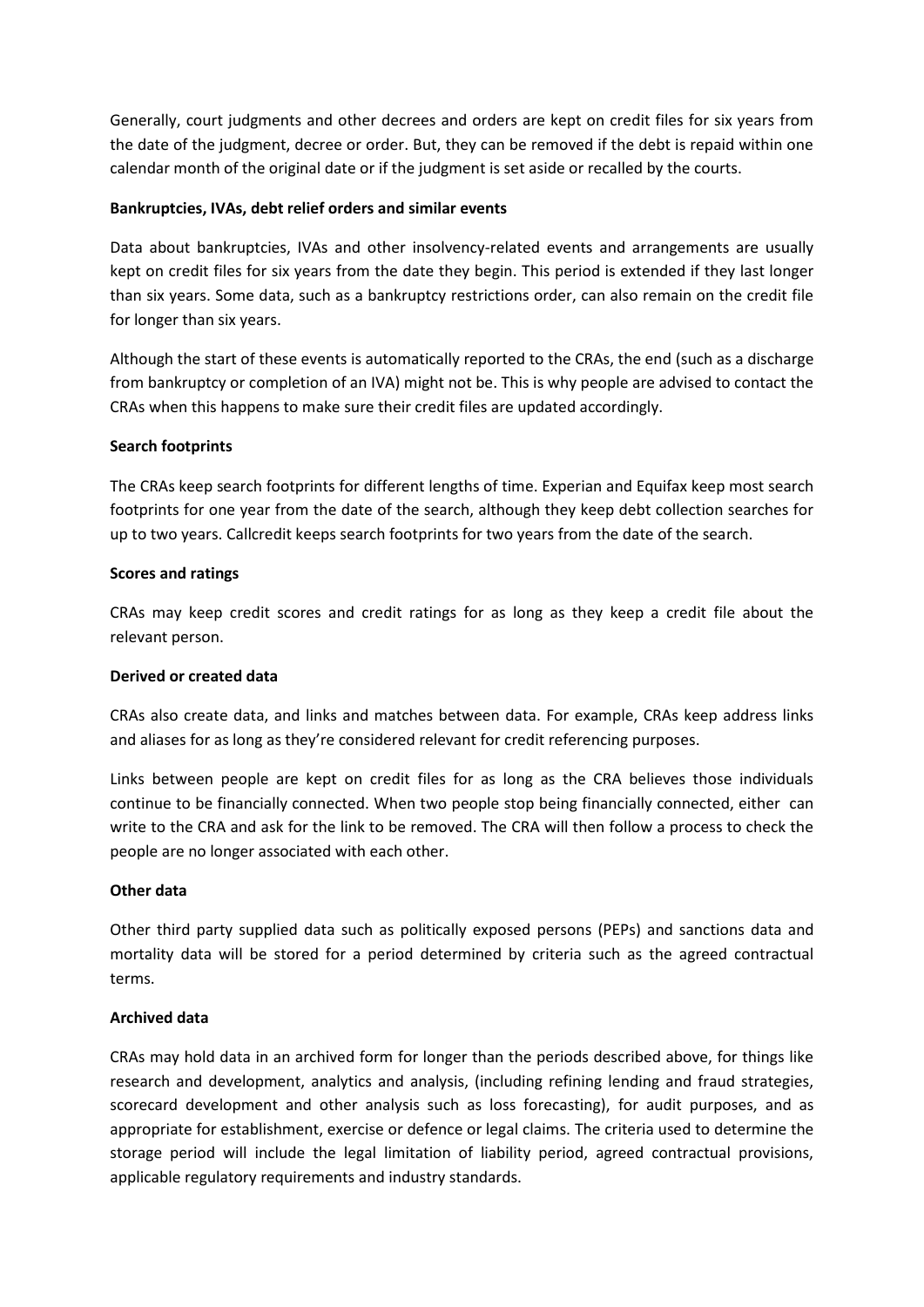## **8. DO THE CREDIT REFERENCE AGENCIES MAKE DECISIONS ABOUT ME OR PROFILE ME?**

## **Lending decisions**

CRAs don't tell a lender if it should offer you credit – this is for the lender to decide. Credit reference agencies provide data and analytics that help lenders make decisions about lending. The scoring tools and data CRAs provide may profile you, and are often a valuable tool in the lender's overall processes and with the criteria they use to make their decisions. A lender's own data, knowledge, processes and practices will also generally play a significant role in that lender's business decisions and lender decisions will always remain for lenders to make.

The same analytics from a CRA may lead to different decisions from different lenders, as they can place differing importance on some factors than others. That's why you may receive a "yes" from one lender but a "no" from another.

The data CRAs provide is just one of the things that a lender might take into account when they make a lending decision. The lender might also take into account data provided by the person applying for credit, as well as any other data available to the lender from other sources. Each lender will have its own criteria for deciding whether or not to lend.

## **Scores and ratings**

When requested, CRAs do use the data they obtain to produce credit, risk, fraud, identity, affordability, screening, collection and/or insolvency scores and credit ratings; these are explained in Section 4 above. CRAs don't tell a lender if it should offer you credit – this is for the lender to decide. Each credit reference agency, and each lender, will have its own criteria for how to calculate a credit score, but the following factors will usually have an effect:

- How long the person has lived at their address.
- The number and type of credit agreements and how they use those credit products.
- Whether the person has been late making payments.
- Whether the person has had any court judgments made against them.
- Whether the person has been bankrupt or had an IVA or other form of debt-related arrangement.

The CRAs may provide or make available further information on profiling where necessary from time to time.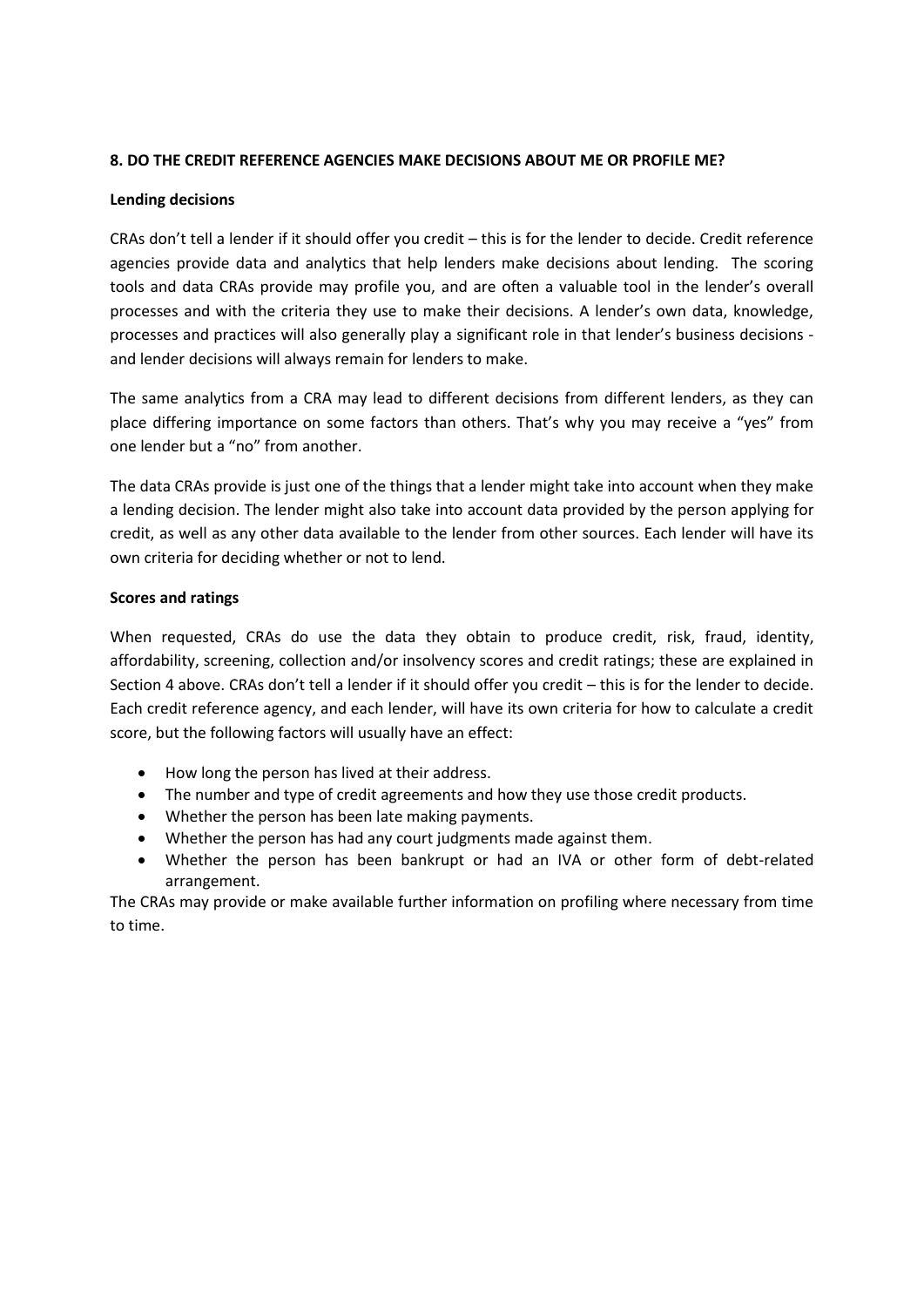# **9. WHAT CAN I DO IF I WANT TO SEE THE PERSONAL DATA HELD ABOUT ME? DO I HAVE A 'PORTABILITY RIGHT' IN CONNECTION WITH MY BUREAU DATA?**

#### Data access right

You have a right to find out what personal data the credit reference agencies hold about you.

Each CRA provides more information about access rights on their websites.

| TransUnion: | To get online information:                                      |
|-------------|-----------------------------------------------------------------|
|             | http://www.transunion.co.uk/consumer/consumer-enquiries         |
|             |                                                                 |
|             | To make a request by post:                                      |
|             | TransUnion, Customer Relations Team, One                        |
|             | Park Lane, Leeds, LS3 1EP                                       |
| Equifax:    | To get online information:                                      |
|             | https://www.equifax.co.uk                                       |
|             |                                                                 |
|             | To make a request by post:                                      |
|             | Equifax Ltd, Customer Service Centre,                           |
|             | PO Box 10036, Leicester, LE3 4FS.                               |
|             |                                                                 |
| Experian:   | To get online information:                                      |
|             | http://www.experian.co.uk/consumer/contact-us/index.html        |
|             |                                                                 |
|             | To make a request by post:                                      |
|             | Customer Support Centre, Experian Ltd, PO BOX 9000, Nottingham, |
|             | <b>NG80 7WF</b>                                                 |
|             |                                                                 |

**NOTE: The information in this document will be effective from the Adopted Date set out on the first page, except for the information in this Section 9 (data portability right), and in Sections 11 and 12. These Sections provide information on new rights that will only come into effect from the 25th May 2018, which is the effective date of the General Data Protection Regulation (GDPR).**

#### Data portability right

New data protection legislation also contains a right to data portability that may give consumers a right in some data processing contexts, to receive their personal data in a portable format when it's processed on certain grounds, such as consent. This is not a right that will apply to bureau data because this data is processed on the grounds of legitimate interests. To find out more about legitimate interests please go to Section 3 above.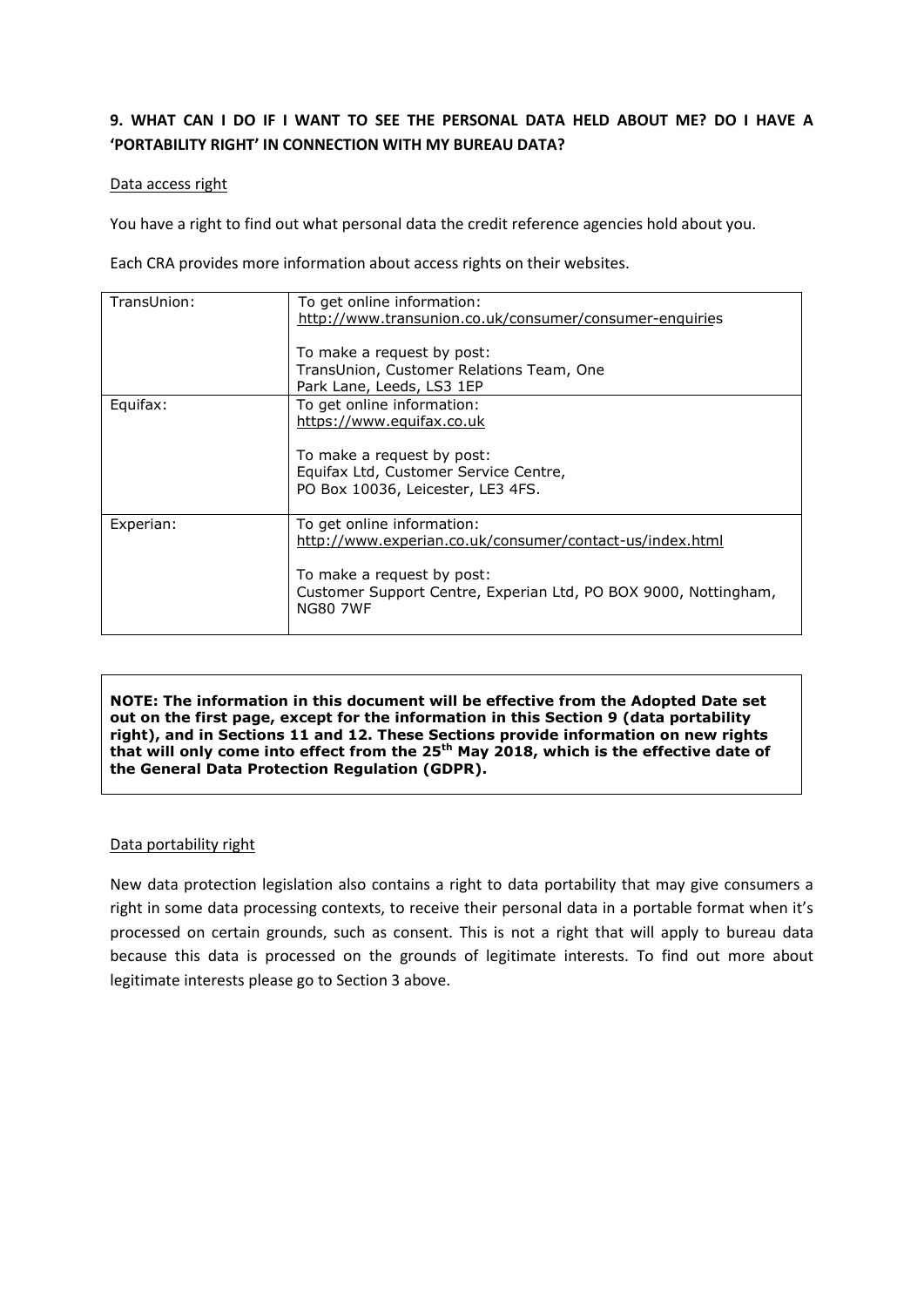## **10. WHAT CAN I DO IF MY PERSONAL DATA IS WRONG?**

When the CRAs receive personal data, they perform lots of checks on it to try and detect any defects or mistakes. Ultimately, though, the credit reference agencies rely on the suppliers to provide accurate data.

If you think that any personal data a CRA holds about you is wrong or incomplete, you have the right to challenge it. It's worth knowing that the CRA won't have the right to change the data without permission from the organisation that supplied it, so the credit reference agency will need to take reasonable steps to check the data first, such as asking the organisation that supplied it to check and confirm its accuracy.

If the data does turn out to be wrong, the CRA will update its records accordingly. If the CRA still believes the data is correct after completing their checks, they'll continue to hold and keep it although you can ask them to add a note to your file indicating that you disagree or providing an explanation of the circumstances.

If you'd like to do this, you should contact the relevant CRA using their contact details in section 1 above.

## **11. CAN I OBJECT TO THE USE OF MY PERSONAL DATA AND HAVE IT DELETED?**

**NOTE: The information in this document will be effective from the Adopted Date set out on the first page, except for the information in Sections 9, (data portability right), this Section 11 and in Section 12. These Sections provide information on new rights that will only come into effect from the 25th May 2018, which is the effective date of the General Data Protection Regulation (GDPR).**

This section helps you understand how to use your data protection rights to object to your personal data being used and how to ask for it to be deleted, in connection with bureau data. To understand these rights and how they apply to the processing of bureau data, it's important to know that the CRAs hold and process personal information in bureau data under the Legitimate Interests ground for processing (see section 4 above for more information about this), and don't rely on consent for this processing.

You have the right to lodge an objection about the processing of your personal data to a CRA. If you want to do this, you should contact the relevant CRA using the contact details set out in section 1 above.

Whilst you have complete freedom to contact a CRA with your objection at any time, you should know that under the General Data Protection Regulation, your right to object doesn't automatically lead to a requirement for processing to stop, or for personal data to be deleted, in all cases.

Please note that, because of the importance of the credit referencing industry to the UK's financial system, and the important purposes the personal data is needed for (like supporting responsible lending, and preventing over indebtedness, fraud and money laundering) it will be very rare that the CRAs do not have compelling, overriding grounds to carry on using the personal data following an objection. In many cases, it won't be appropriate for the CRAs to restrict or to stop processing or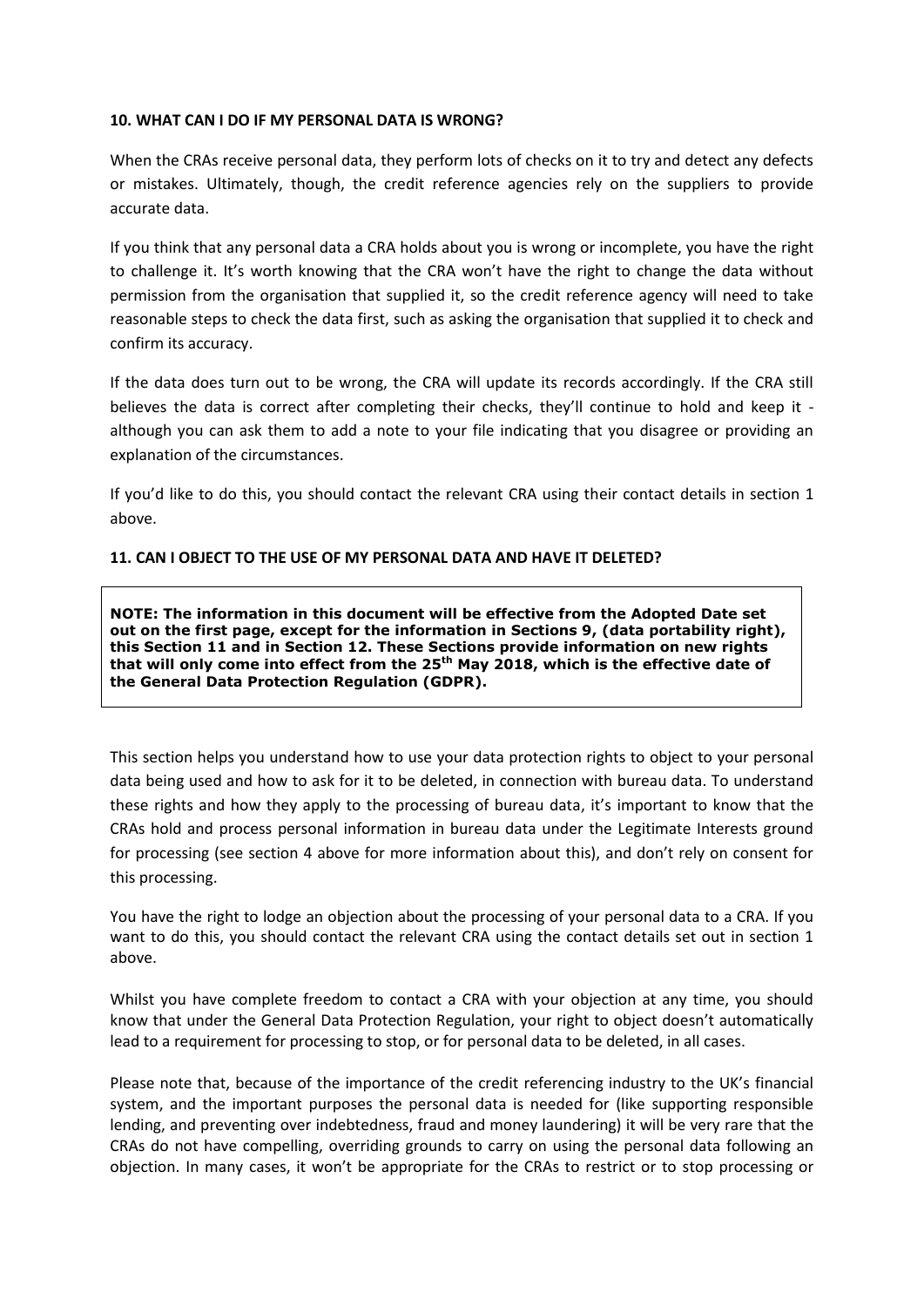delete bureau data, for example, where the result would be to hide a poor credit history that could enable a person or organisation to get credit they otherwise wouldn't be eligible for.

## **12. CAN I RESTRICT WHAT THE CREDIT REFERENCE AGENCIES DO WITH MY PERSONAL DATA?**

**NOTE: The information in this document will be effective from the Adopted Date set out on the first page, except for the information in Sections 9, (data portability right), Section 11 and in this Section 12. These Sections provide information on new rights that will only come into effect from the 25th May 2018, which is the effective date of the General Data Protection Regulation (GDPR).**

In some circumstances, you can ask credit reference agencies to restrict how they use your personal data. Your rights are set out at Article 18 of the GDPR. You can find the contact details for each CRA in section 1 above.

This is not an absolute right, and your personal data may still be processed where certain grounds exist. This is:

- With your consent;
- For the establishment, exercise, or defence of legal claims;
- For the protection of the rights of another natural or legal person;
- For reasons of important public interest.

Only one of these grounds needs to be demonstrated to continue data processing.

The CRAs will consider and respond to requests they receive, including assessing the applicability of these exemptions.

Please note that given the importance of complete and accurate credit records, for purposes including for responsible lending, it will usually be appropriate to continue processing credit report data -in particular, to protect the rights of another natural or legal person, or because it's an important public interest of the union or member state.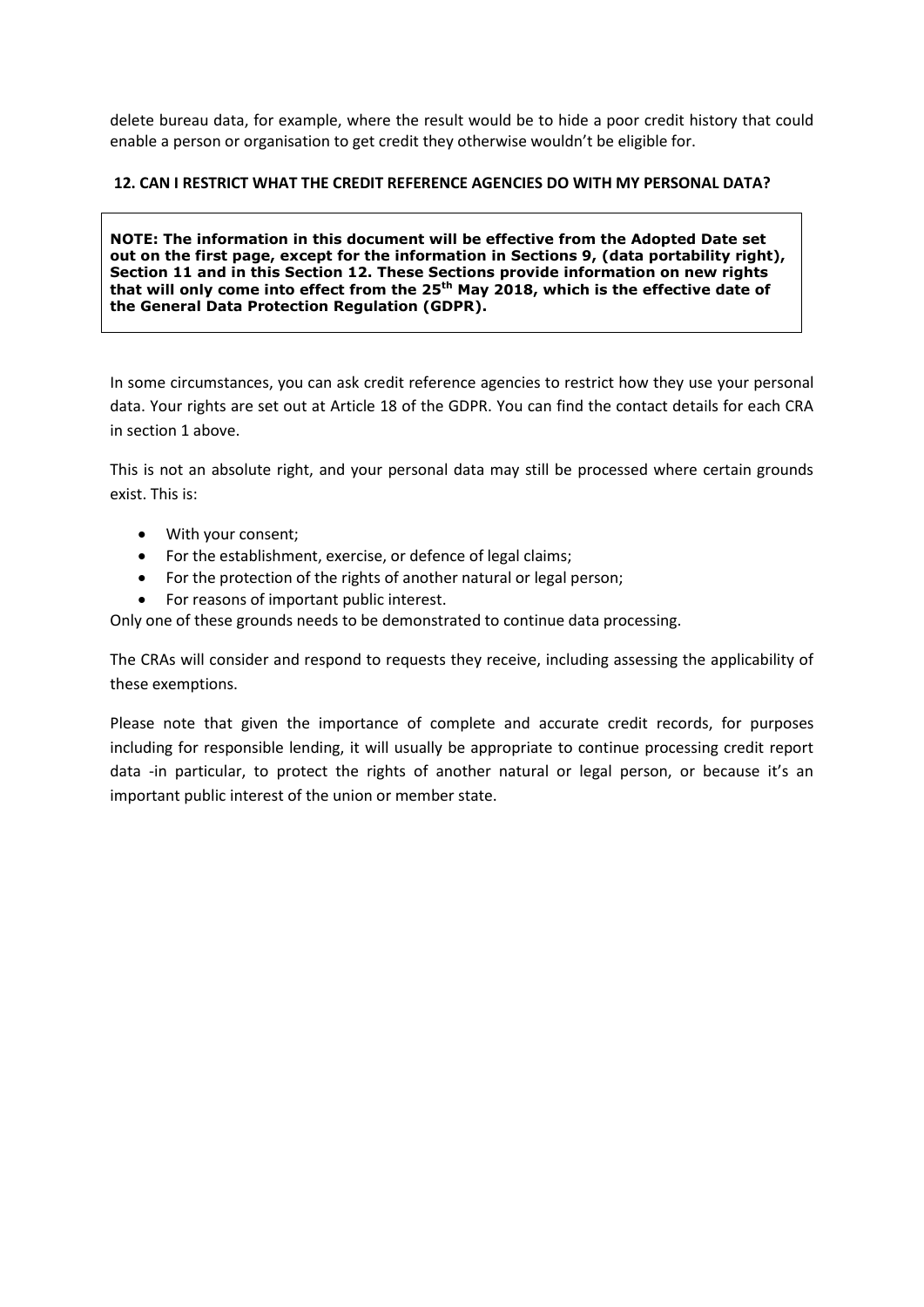## **13. WHO CAN I COMPLAIN TO IF I'M UNHAPPY ABOUT THE USE OF MY PERSONAL DATA?**

Each credit reference agency tries to ensure they deliver the best customer service levels but if you're not happy you should contact them so they can investigate your concerns.

| Credit reference agency | <b>Contact details</b>                                    |
|-------------------------|-----------------------------------------------------------|
| TransUnion              | <b>Post:</b> TransUnion Information Group, One Park Lane, |
|                         | Leeds, West Yorkshire LS3 1EP.                            |
|                         |                                                           |
|                         | <b>Email:</b> customer.relations@transunion.co.uk         |
|                         |                                                           |
|                         | <b>Phone: 0330 024 7574</b>                               |
| Equifax Limited         | Equifax Ltd, PO Box 10036, Leicester LE3 4FS<br>Post:     |
|                         |                                                           |
|                         | <b>Email:</b> complaints@equifax.com                      |
|                         |                                                           |
|                         | Phone: 0333 321 4043 or 0800 014 2955                     |
| Experian Limited        | <b>Post:</b> Experian, PO BOX 8000, Nottingham, NG80 7WF  |
|                         |                                                           |
|                         | <b>Email:</b> complaints@uk.experian.com                  |
|                         |                                                           |
|                         | <b>Phone:</b> 0344 481 0800 or 0800 013 8888              |

If you're unhappy with how the CRA has investigated your complaint, you have the right to refer it to the Financial Ombudsman Service (Ombudsman) for free. The Ombudsman is an independent public body that aims to resolve disputes between consumers and businesses like CRAs. You can contact them by:

- 1. Phone on 0300 123 9 123 (or from outside the UK on +44 20 7964 1000)
- 2. Email on [complaint.info@financial-ombudsman.org.uk](mailto:complaint.info@financial-ombudsman.org.uk)
- 3. Writing to Financial Ombudsman Service, Exchange Tower London E14 9SR
- 4. Going to their website at [www.financial-ombudsman.org.uk](http://www.financial-ombudsman.org.uk/)

You can also refer your concerns to the Information Commissioner's Office (or ICO), the body that regulates the handling of personal data in the UK. You can contact them by:

- 1. Phone on 0303 123 1113
- 2. Writing to them at Information Commissioner's Office, Wycliffe House, Water Lane, Wilmslow, SK9 5AF
- 3. Going to their website at [www.ico.org.uk](http://www.ico.org.uk/)